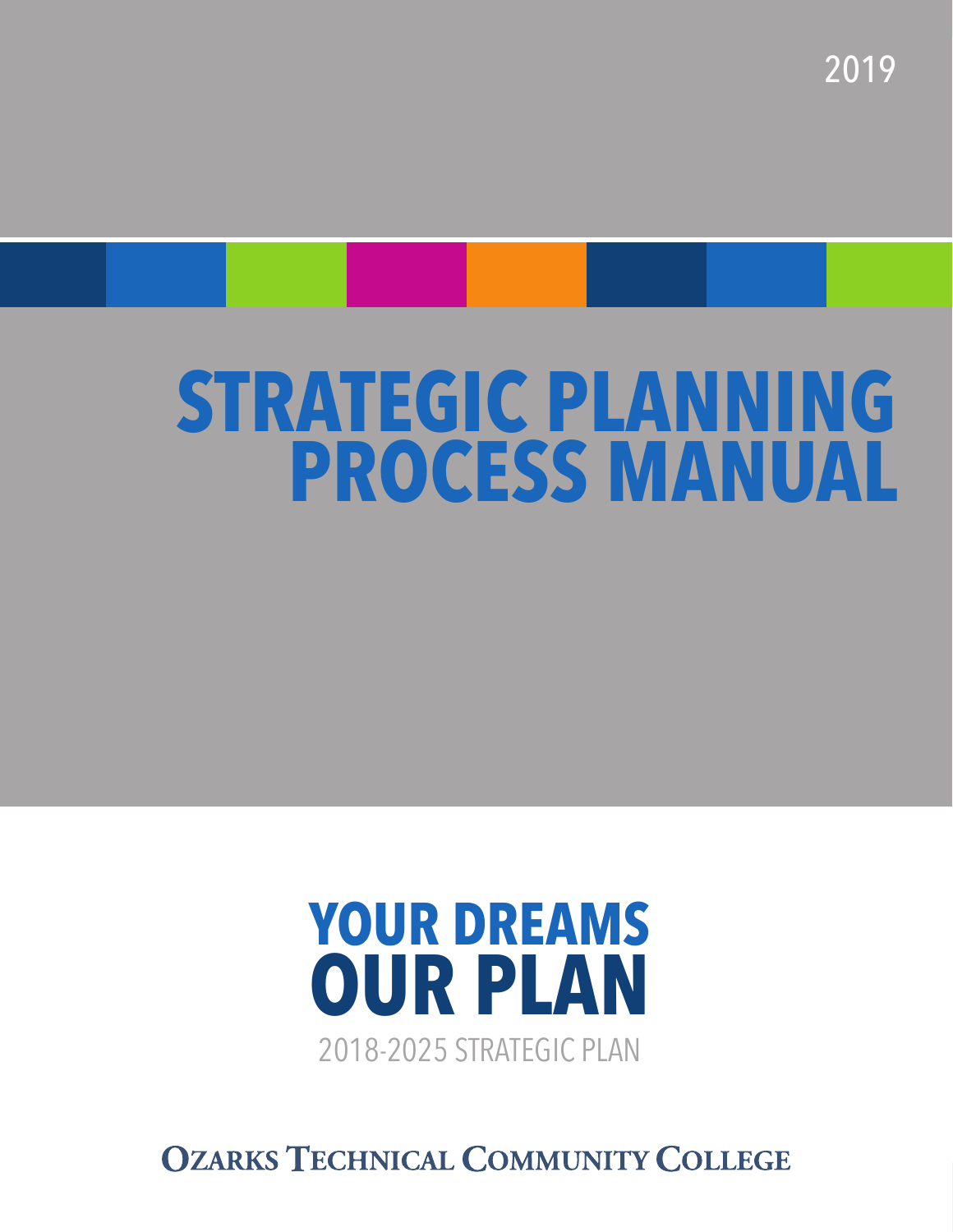# **Mission Statement**

The college mission is to provide accessible, high quality and affordable learning opportunities that transform lives and strengthen the communities we serve.

# **Vision Statement**

The college vision is to serve our communities by expanding opportunities for personal and professional growth through our commitment to excellence and innovation.

**Core Values**

**Quality** 

**Opportunity** 

Accessibility

Learning

**Diversity** 

Innovation

**Collaboration** 

Respect

Integrity

Affordability

Personal Growth

Professional Growth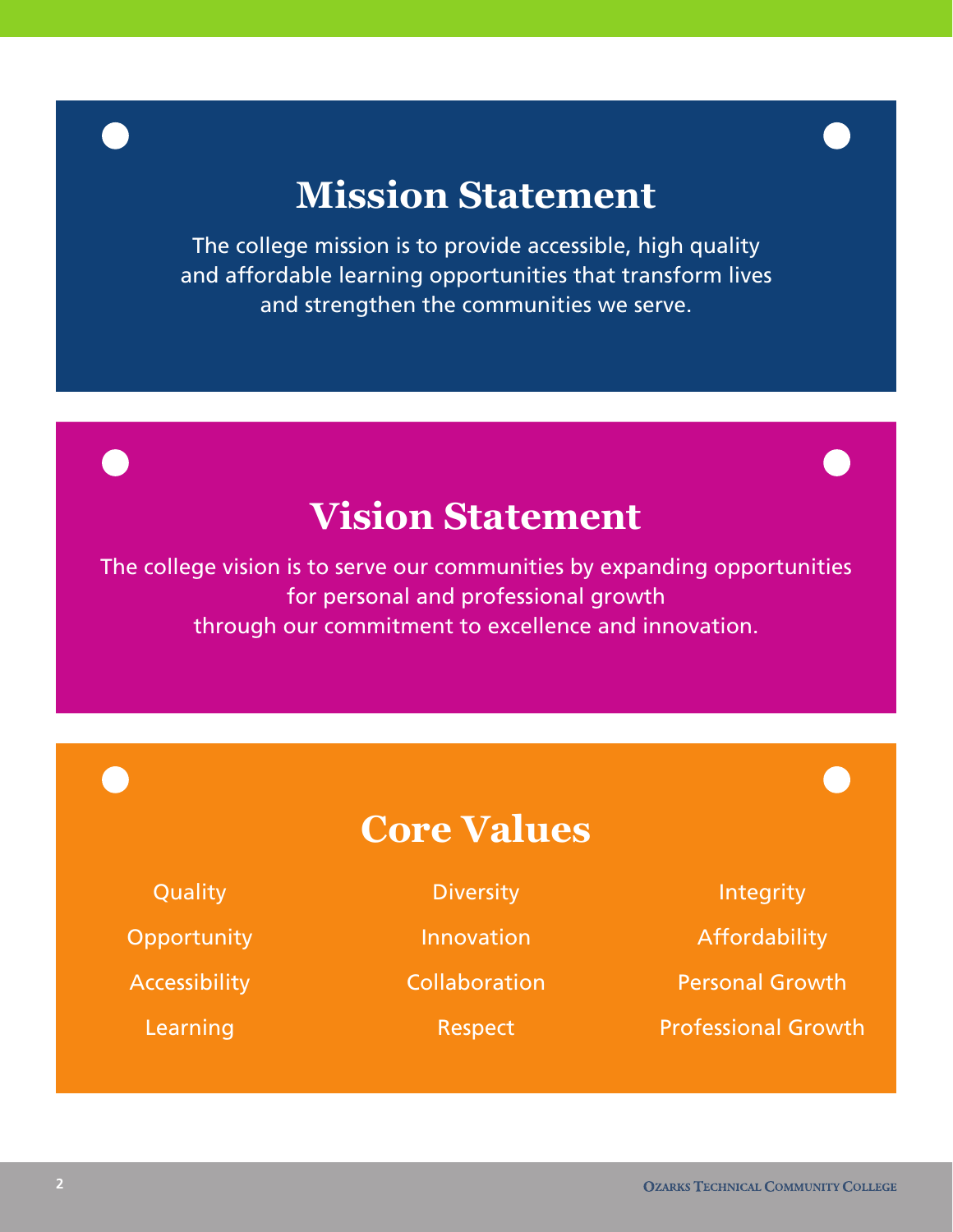# **Strategic Planning Process Overview**

As a dynamic and growing institution, Ozarks Technical Community College (OTC) understands the importance of strategic planning to reflect the continually changing needs of the communities it serves. The college prides itself on a plan that is based on broad input from students, faculty, staff and community members. It is a plan driven by strategic goals and initiatives that measure success institutionwide. With these guiding forces in place, OTC strives to stay focused on its mission to be the community's college.

OTC's planning process is rooted in annual assessment and evaluation. The process correlates goals and effectiveness with budget needs and improvements at the unit level, as well as system-wide. The Chancellor oversees the strategic planning process through recommendations provided by the Strategic Planning Council, additional college governance councils and individual planning units. The Chancellor and Board of Trustees further guide the planning process to the development of a Strategic Plan for the college. The plan is comprised of the institutional mission, vision, core values and strategic initiatives and goals. All department-level annual plans are developed in alignment with the college's overall Strategic Plan.

OTC operates on a 12-month annual planning cycle. Annual review of the college's mission, vision, core values, and strategic initiatives and goals is conducted to begin the planning process. From this review, the top institutional priorities are identified for the coming year. To inform the determination of these priorities and college mission and vision, a Comprehensive Scan (review of the current external environment the college is operating in) and a Strengths, Weaknesses, Opportunities and Threats (SWOT) analysis of the institution is conducted.

These reports use benchmark data and expected outcomes to guide decision-making. Annual review and integration of assessment of student learning outcomes facilitates the connection between strategic planning and academic assessment at OTC. College capacity and the Facilities Master Plan also provide direction for future strategic growth of the college. This alignment with the Strategic Plan to identify important and emerging issues allows for future preparation of the college's infrastructure.

The Strategic Plan is also advanced at the department level. All educational, administrative and service units participate in annual planning for their department. OTC's Annual Planning Report process facilitates assessing long- and short-term goals in a single annual plan. Departments are required to develop their plan to align with priorities identified by the college and also their respective college division for the coming year. Departmental goals and initiatives are linked to measurable benchmarks, required resources and targeted outcomes. Identifying these factors allows for annual unit-level assessment. The Annual Planning Report process facilities these activities and closes the gap between departmental and institutional planning at OTC, furthering the advancement of the college's Strategic Plan.

Additional planning activities that occur include biannual summaries of the role strategic planning plays in governance councils system-wide, as well as Emerging Issues Reports that address timely and relevant issues for the college community. In addition, assessment of the strategic planning process occurs each year in order to consistently improve planning at OTC. Each piece of the strategic planning process is a vital component for continual improvement of institutional quality and effectiveness.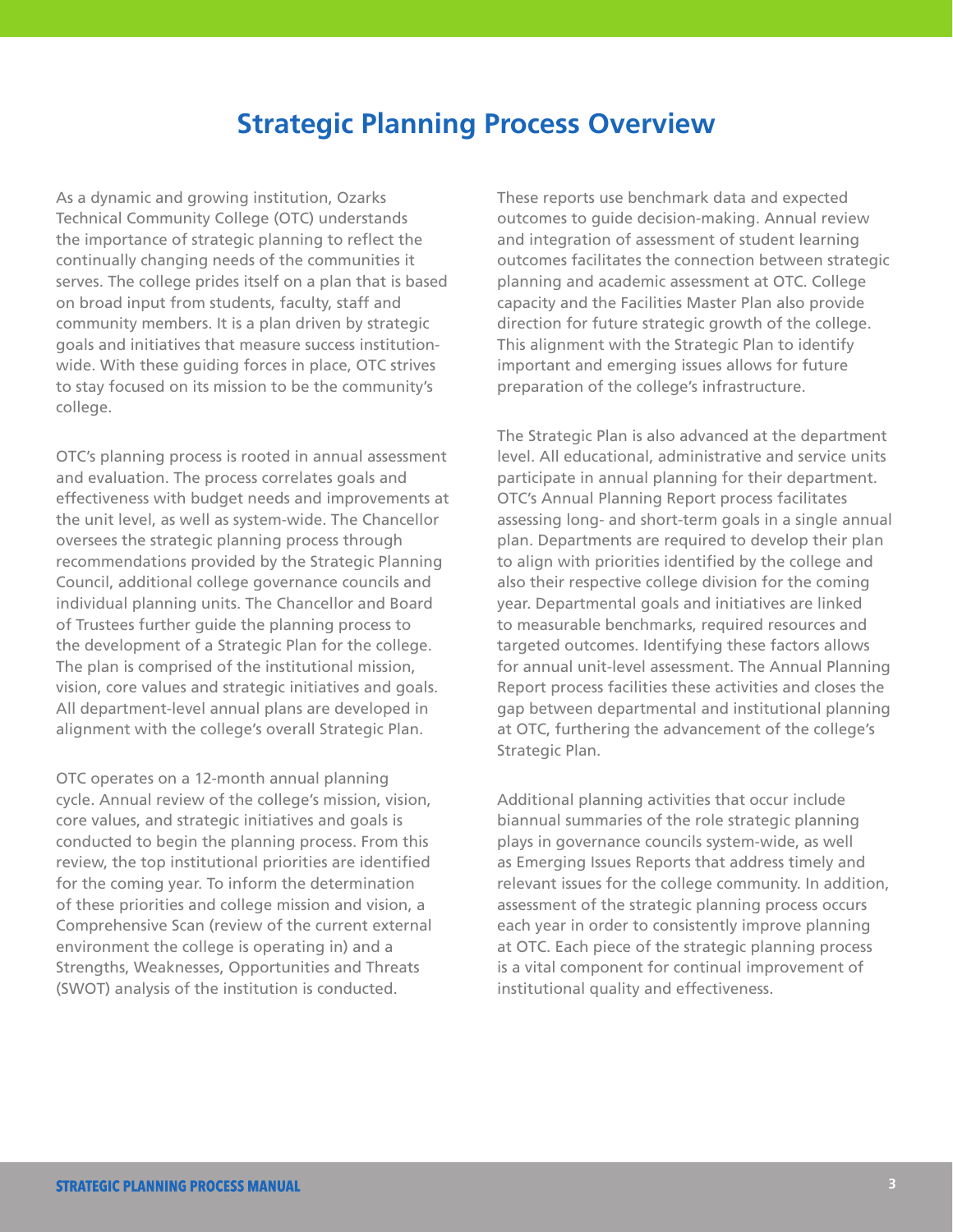# **Organization for Planning**

#### **1. The Board of Trustees**

- a. Approves Strategic Plan
- b. Approves annual budget
- c. Monitors advancement of Strategic Plan and financial health of Ozarks Technical Community College

#### **2. Chancellor**

- a. Provides leadership and guidance for the planning process
- b. Approves resource allocation and oversees budget implementation
- c. Makes final recommendations for changes to all components of the Strategic Plan to the Board of Trustees
- d. Presents annual budget and Strategic Plan final document to the Board of Trustees

#### **3. Chancellor's Cabinet**

- a. Monitors financial health and continual improvement of institutional quality
- b. Acts upon recommendations from Governance Councils
- c. Oversees implementation of Strategic Plan and Facilities Master Plan
- d. Approves statements of purpose for instructional, administrative and educational support service units
- e. Recommends resource allocations based on unitlevel Annual Planning Reports
- f. Monitors student learning outcomes
- g. Reviews recommendations for changes to Strategic Plan and makes final plan recommendations to Chancellor

#### **4. Strategic Planning Council**

- a. Reviews Strategic Plan for continual alignment with college mission and institutional effectiveness
- b. Recommends changes to Strategic Plan to Chancellor's Cabinet
- c. Provides assessment of planning process
- d. Reviews and approves strategic initiatives and goals
- e. Reviews and approves Annual Planning and Facilities Master Plan
- f. Reviews and approves Strategic Planning Progress Report
- g. Makes final recommendations to Chancellor's Cabinet on Strategic Plan and Facilities Master Plan final documents

#### **5. Governance Councils**

- a. Reviews and recommends changes in policies, procedures, curriculum or resources needed for continuous quality improvement to Chancellor's Cabinet
- b. Provides broad input on strategic planning efforts and all other college planning activities
- c. Works to foster collaboration and communication campus-wide, making continual improvements

#### **6. Planning Units - Educational, Administrative and Service**

- a. Creates departmental annual plans to align with college mission
- b. Develops goals and initiatives to set priorities for unit effectiveness and improvement
- c. Identifies expected outcomes of goals and initiatives, based on defined metrics for success
- d. Reports budget needs and priorities based on departmental annual planning
- e. Creates plans of improvement based on assessment results

#### **7. Office of Research, Strategic Planning and Grant Development**

- a. Coordinates all activities related to strategic planning
- b. Creates all supplemental and reference materials related to strategic planning
- c. Assists in the development of annual planning reports for all campus units
- d. Presents all strategic planning reports and related materials to the Strategic Planning Council

#### **8. Office of Academic Services**

- a. Assists in the development of assessment of student learning reports for all teaching focused academic units
- b. Facilitates and provides support for all assessment of student learning activities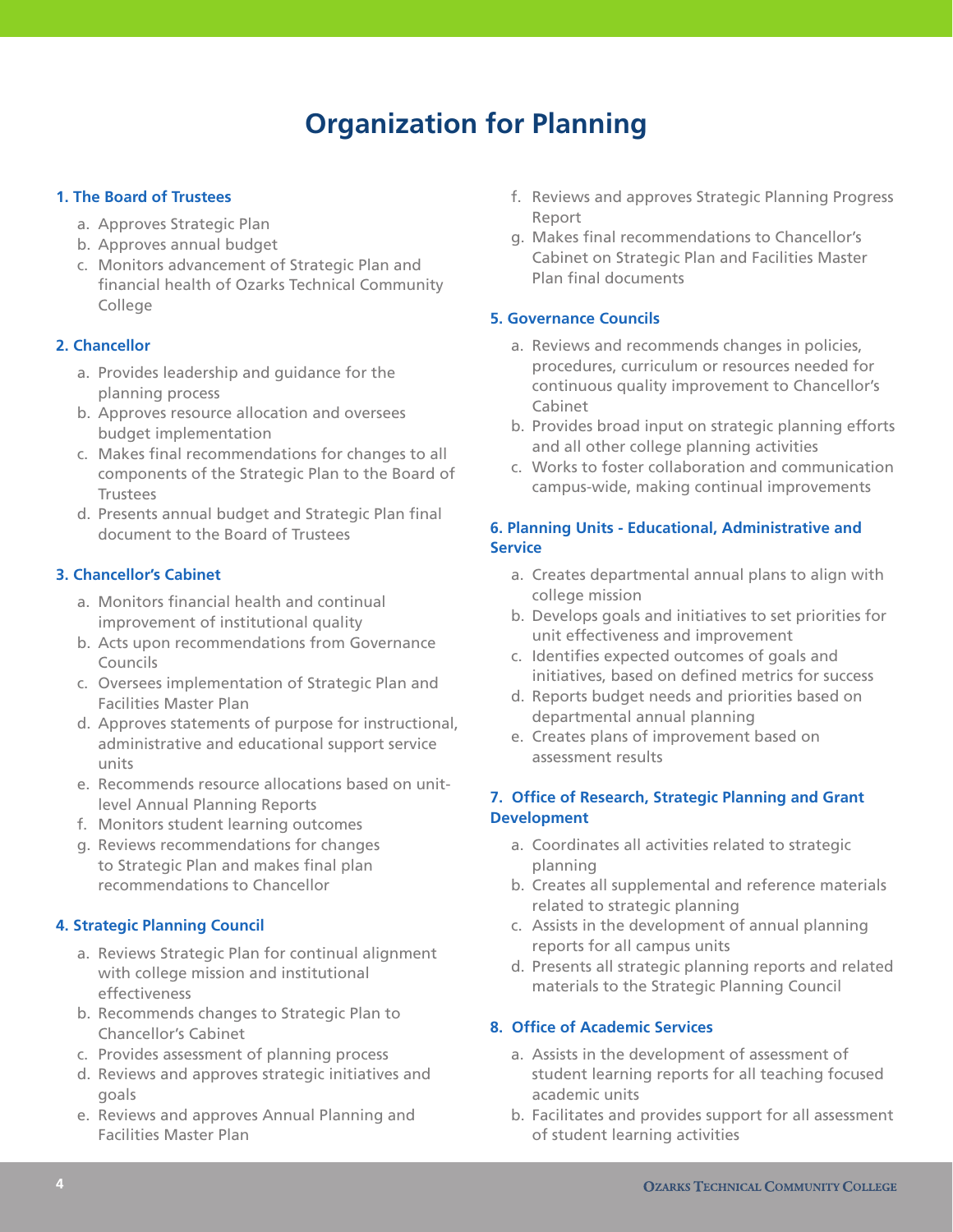# **Campus Councils**

The Chancellor's Cabinet and Governance Councils play a vital role in planning for the future of Ozarks Technical Community College. The Chancellor's Cabinet serves as the administrative leadership for the institution and advises the Chancellor regarding all aspects of the institution. The Chancellor's Cabinet acts upon recommendations from the nine governance councils throughout the OTC system, which each represent individual areas of decision making at the college.

Each Governance Council is composed of administration, staff and faculty positions system-wide. Standing, rotating and resource members from all segments of the college make up Council representation. Standing and resource positions serve as permanent members on Governance Councils, where rotating members are appointed for a twoyear (staggered) term by the executive leadership of that Council. Ultimately, all Governance Council membership positions are approved by the Chancellor. Composition of each Governance Council follows, illustrating a system of shared governance which facilitates broad-based decision making.

#### **Chancellor's Cabinet**

- Chancellor
- Vice Chancellor for Academic Affairs | Provost
- Vice Chancellor for Administrative Services
- Vice Chancellor for Finance
- Vice Chancellor for Student Affairs
- President OTC Richwood Valley Campus
- President OTC Table Rock Campus
- Chief Technology Officer
- Chief of Staff
- College Director of Communication and Marketing
- Chief Research and Planning Officer
- Chief Strategy Officer
- College Director of Human Resources

## **Chancellor's Advisory Council**

- Chancellor
- Chief of Staff
- Secretary to the Chancellor
- Allied Health Faculty Representative
- Technical Education Faculty Representative
- General Education Faculty Representative
- Center for Workforce Development Representative
- OTC Richwood Valley Campus Representative
- OTC Table Rock Campus Representative
- Student Services Representative
- Finance Representative
- Advancement Representative
- Administrative Services Representative
- Information Technology Representative
- Academic Affairs Representative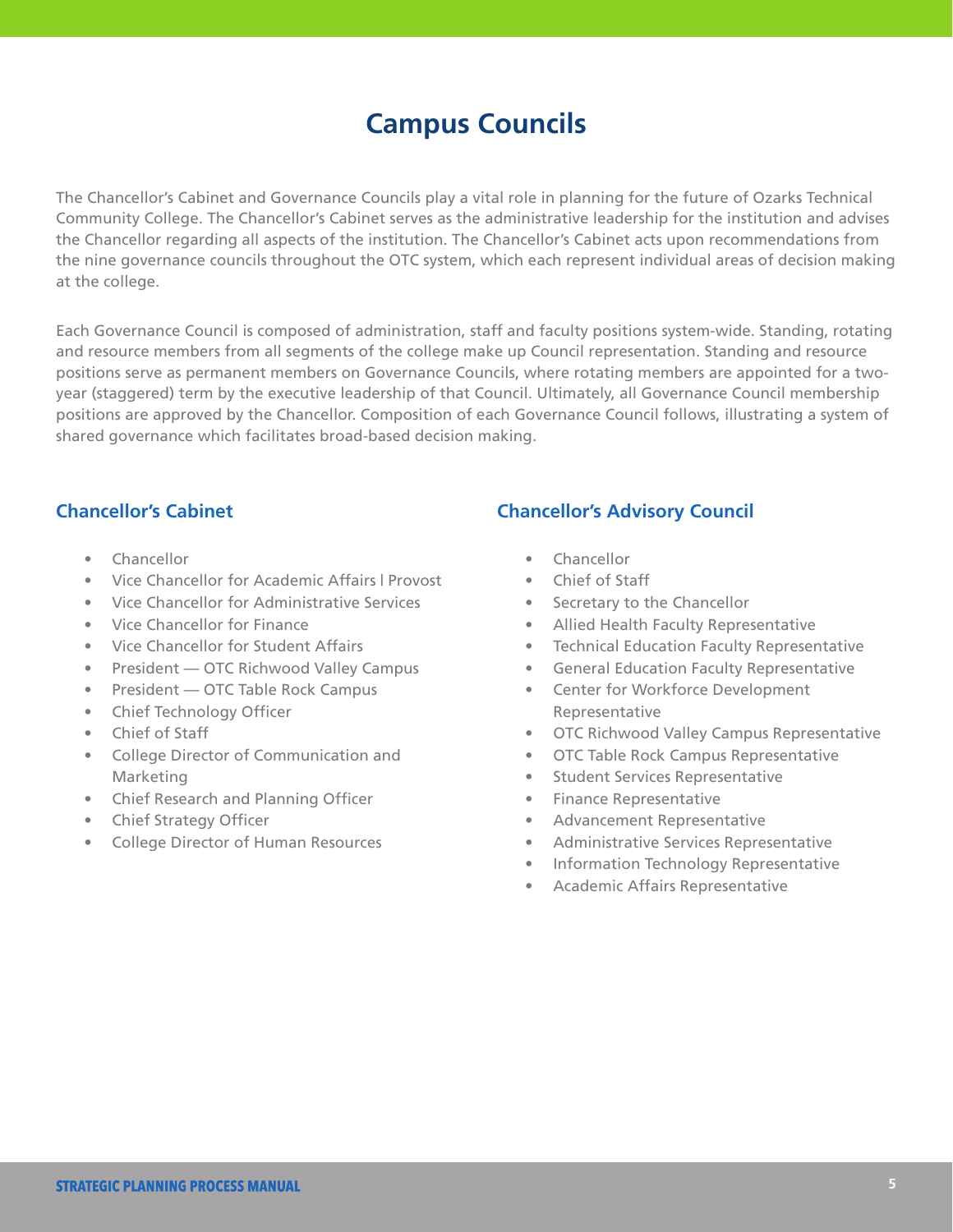#### **Strategic Planning Council**

#### Standing Members

- Chancellor
- Chancellor's Cabinet
- Executive Dean Career, Technical & Community Development
- Executive Dean OTC Education Centers
- Dean of Students
- Dean of Academic Services
- Dean of General Education
- Dean of Allied Health
- Dean of Online and Faculty Development
- Campus/Center Dean rotates annually
- Executive Director of the OTC Foundation
- Faculty Senate President
- Staff Association President

#### Faculty — *Appointed for a two year term*

- General Education Faculty Representative
- Technical Education Faculty Representative
- Allied Health Faculty Representative

#### Staff — *Appointed for a two year term*

• Staff Representatives (Three)

#### Resource Positions

- Research and Strategic Planning Analyst
- Grants Manager

#### **Administrative Services Council**

#### Standing Members

- Vice Chancellor for Administrative Services
- Assistant Vice Chancellor for Administrative Services

#### Faculty — *Appointed for a two year term*

- Allied Health Faculty Representative
- General Education Faculty Representatives (Two)
- Technical Education Faculty Representative

#### Administration/Staff —

#### *Appointed for a two year term*

- Information Technology Representative
- Center for Workforce Development Representative
- Student Services Representative
- Finance Office Representative
- OTC Online Representative
- Equity and Compliance Representative
- Academic Administration Representative
- Academic Affairs Representative
- Advancement & OTC Foundation Representative
- Human Resources Representative

#### Resource Positions

- College Director Facilities and Grounds
- College Director Procurement
- College Director Safety and Security
- College Director OTC Bookstore & Retail Auxiliary Services
- College Project Manager
- Internal Auditor
- Print Shop Production Supervisor
- Purchasing Coordinator
- Administrative Assistant to the Vice Chancellor of Administrative Services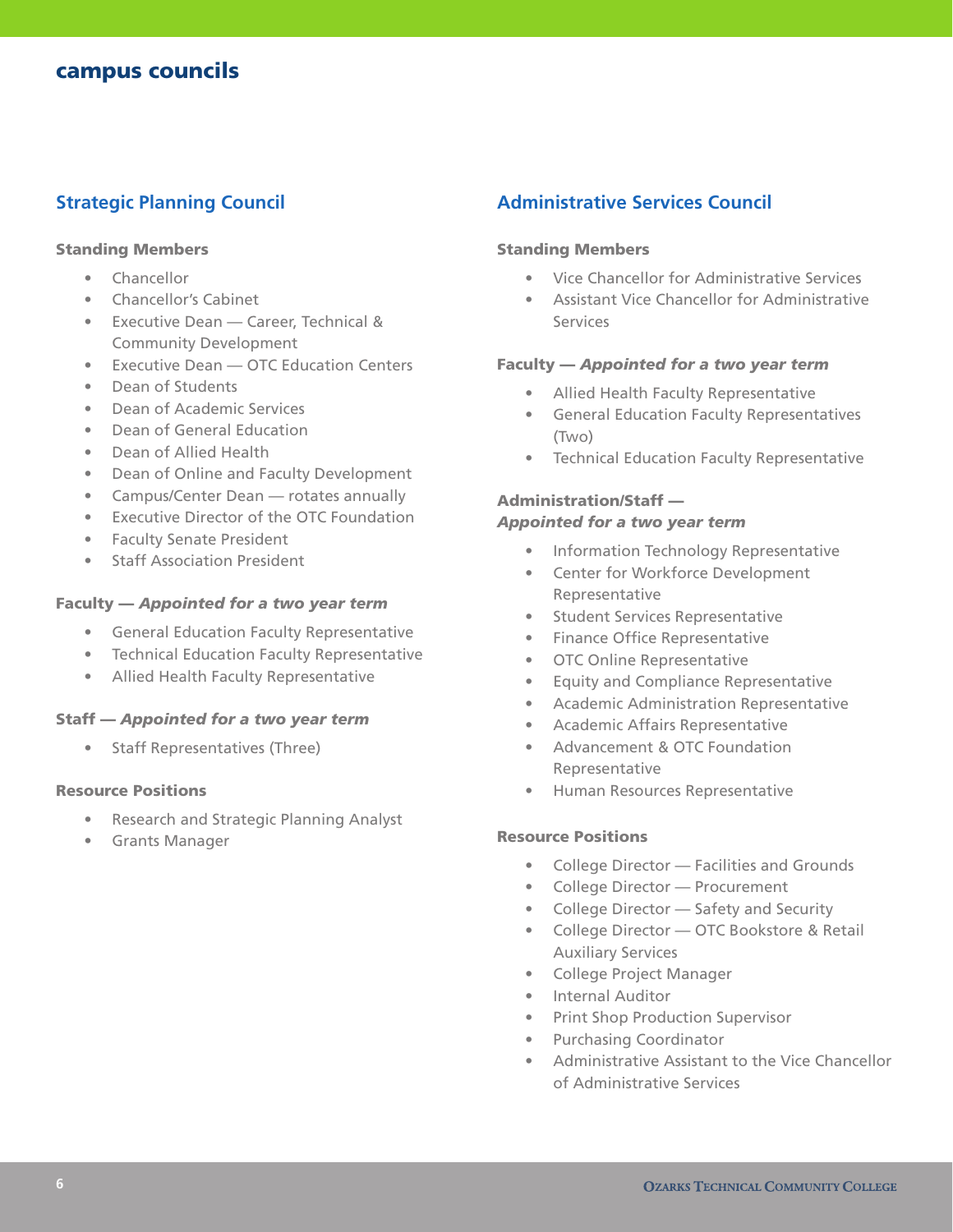## **Academic Council**

#### Standing Members

- Provost | Vice Chancellor for Academic Affairs
- Dean of Academic Services

#### Faculty — *Appointed for a two year term*

- Allied Health Faculty Representatives (Two)
- General Education Faculty Representatives (Two)
- Technical Education Faculty Representatives (Two)
- Faculty Senate Representative

#### Administration/Staff — *Appointed for a two year term*

- Administration Representatives (Two)
- Staff Representatives (Two)

#### Resource Positions

- Assistant Vice Chancellor for Academic Affairs
- Executive Dean Career, Technical & Community Development
- Executive Dean OTC Education Centers
- Dean of Allied Health
- Dean of Technical Education
- Dean of General Education
- Dean of Online and Faculty Development
- Dean of Academic and Student Affairs OTC Richwood Valley Campus
- Dean of Academic and Student Affairs OTC Table Rock Campus
- Chief Research and Planning Officer
- Assistant Director of Administrative Computing
- College Director of Admissions | Registrar
- College Director of Financial Aid
- Academic Affairs Administrative Assistant

#### **Center for Workforce Development Council**

#### Standing Members

Executive Director of Center for Workforce Development

#### Faculty — *Appointed for a two year term*

- Allied Health Faculty Representative
- General Education Faculty Representative
- Technical Education Faculty Representatives (Three)

#### Administration/Staff — *Appointed for a two year term*

- Administrative Services Representative
- Research, Strategic Planning and Grant Development Representative
- Student Services Representatives (Two)
- Information Technology Representative
- Advancement Representative
- Adult Education and Literacy Representative
- OTC Online Representative
- Campus/Center Representative
- Finance Office Representative
- Human Resources Representative
- OTC Bookstore Representative

#### Resource Positions

- Director of Business Development (CWD)
- Allied Health Program Director (CWD)
- Business Manager (CWD) (Two)
- OSHA-Safety/Welding Lead Instructor (CWD)
- Program and Outreach Coordinator (CWD)
- Office Manager (CWD)
- Lead Instructor Allied Health (CWD)
- Director of Career Employment Services
- SkillUP Retention/Recruitment Specialist (CWD)
- Customer Service Technician (CWD)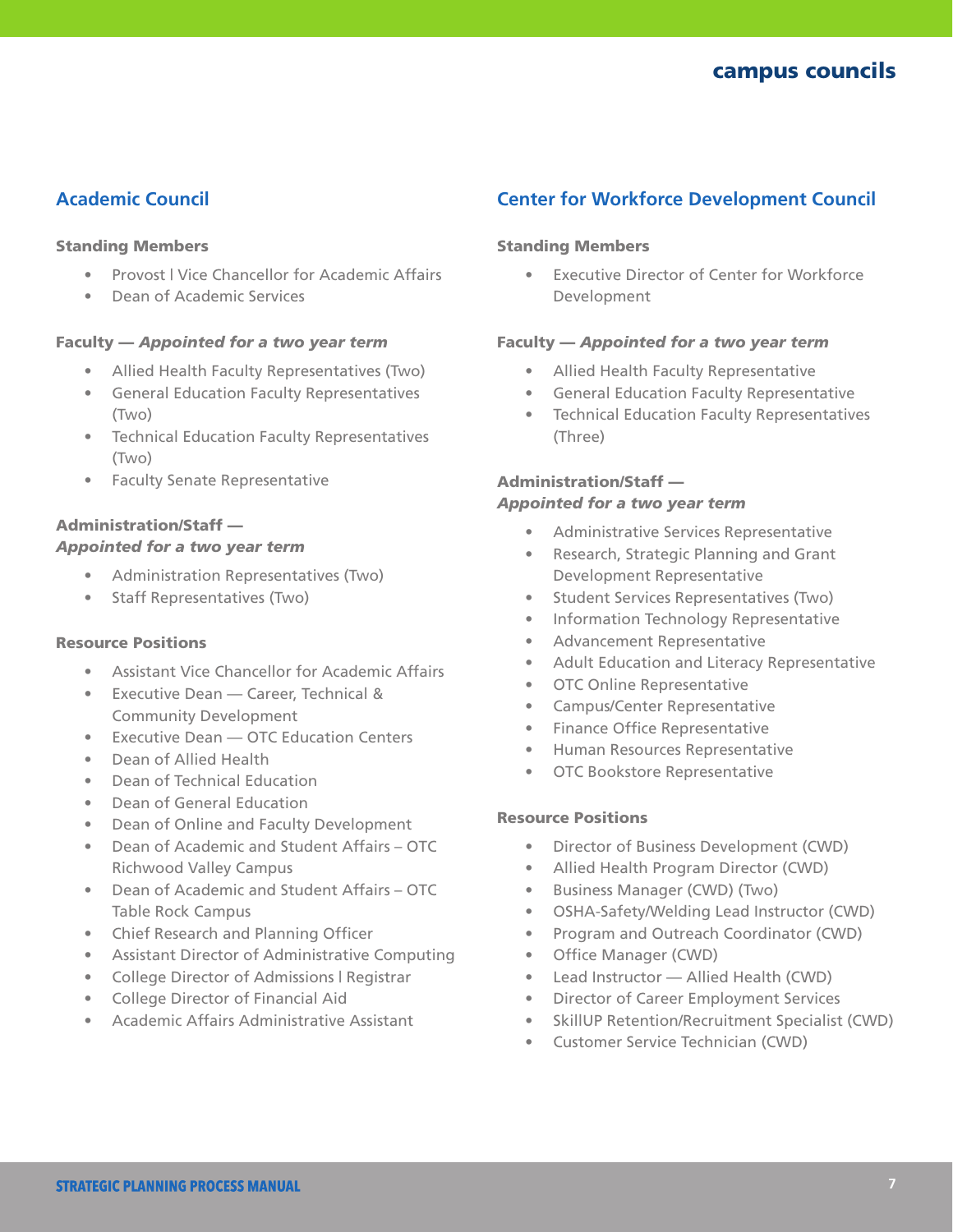#### **Finance Council**

#### Standing Members

- Vice Chancellor for Finance
- Associate Vice Chancellor for Finance
- College Director for Finance
- College Director for Student Financial Services

#### Faculty — *Appointed for a two year term*

- Allied Health Faculty Representative
- General Education Faculty Representatives (Two)
- Technical Education Faculty Representatives (Two)

#### Administration/Staff —

#### *Appointed for a two year term*

- Administrative Services Representatives (Two)
- Information Technology Representative
- Advancement Representative
- Center for Workforce Development Representative
- Student Services Representatives (Three)
- Academic Administration Representative
- OTC Online Representative
- Human Resources Representative

#### Resource Positions

- Internal Auditor
- Assistant College Director for Finance General Funds
- Assistant College Director for Finance Restricted Funds
- Administrative Assistant Finance and Budget

#### **Information Technology Council**

#### Standing Members

- Chief Technology Officer
- Director of E-Learning Systems

#### Faculty — *Appointed for a two year term*

- Allied Health Faculty Representative
- General Education Faculty Representative
- Technical Education Faculty Representative

#### Administration/Staff —

#### *Appointed for a two year term*

- Academic Administration Representatives (Two)
- Administrative Services Representative
- Campus/Center Representative
- Center for Workforce Development Representative
- Finance Office Representative
- Research, Strategic Planning and Grant Development Representative
- Student Services Representative

#### Resource Positions

- College Director of Network Hardware | Telecommunications
- Director of Application Programming
- Director of Network Software
- Director of IT Help Desk
- Secretary to the Chief Technology Officer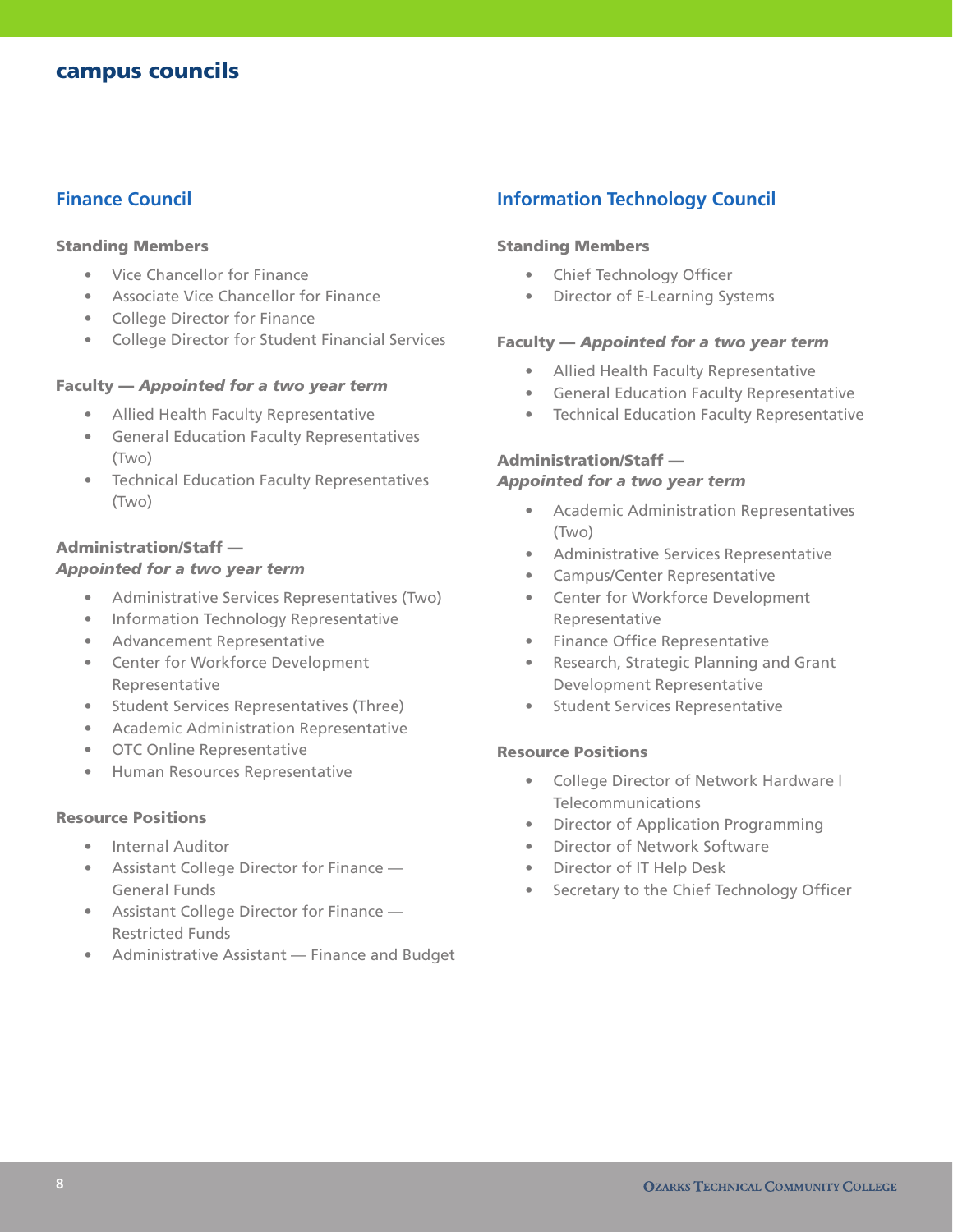### **Student Affairs Council**

#### Standing Members

- Vice Chancellor for Student Affairs
- Dean of Students
- Dean of Student Development

#### Faculty — *Appointed for a two year term*

- General Education Faculty Representatives (Two)
- Technical Education Faculty Representatives (Two)
- Allied Health Faculty Representatives (Two)

#### Administration/Staff — *Appointed for a two year term*

- Advancement Representative
- Campus/Center Representative
- Information Technology Representative
- High School Programs Representative
- Finance Office Representative
- Center for Workforce Development Representative
- Student Services Representatives (Two)
- Administrative Services Representative

#### Resource Positions

- College Director of Admissions | Registrar
- College Director of Financial Aid

# **Governance Council Policy & Procedures**

#### **A. Purpose**

To maintain and use committees for representative oversight, in order to promote effective operations and governance.

#### **B. Policy**

The policy of this college shall be to maintain standing Governance Councils to provide the opportunity for regular oversight of functional areas by committee membership that is representative of the college. Additional committees may also be convened as deemed appropriate by the Chancellor to supplement existing Councils or address specific issues. Committee membership is subject to approval by the Chancellor and the fulfillment of responsibilities associated with committee membership shall be considered an integral part of the employment duties of professional full-time college employees.

#### **C. Procedures**

1. The following Governance Councils will operate as standing committees:

- Academic Council, chaired by the Provost/Vice Chancellor for Academic Affairs to provide oversight for college policies and operations related to Academic Affairs, student learning and delivery of instruction.
- Administrative Services Council, chaired by the Vice Chancellor for Administrative Services to provide oversight for college policies and operations related to Administrative Services functions.
- Finance Council, chaired by the Vice Chancellor for Finance to provide oversight for college policies and operations related to Finance functions and college funds.
- Student Affairs Council, chaired by the Vice Chancellor for Student Affairs to provide oversight for college policies and operations related to Student Affairs functions.
- Information Technology Council, chaired by the Chief Technology Officer to provide oversight for college policies and operations related to Information Technology functions.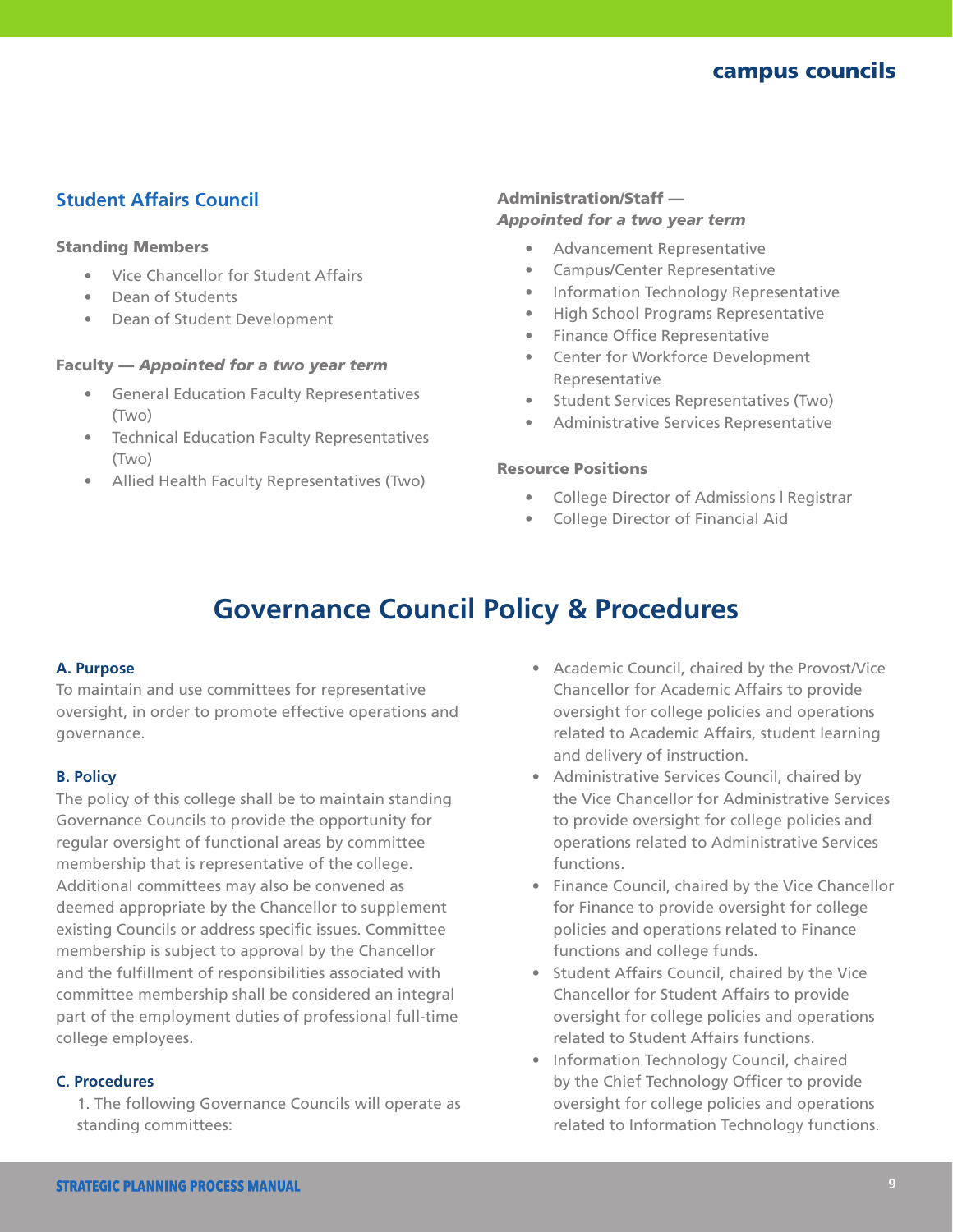## policies & procedures

- Center for Workforce Development Council, chaired by the Executive Director of Workforce Development to provide oversight for college policies and operations related to Workforce Development functions.
- Strategic Planning Council, chaired by the Chief Research and Planning Officer to provide oversight for college policies and operations related to the development and implementation of the college's strategic plan and mission statement.

2. Governance Councils will maintain voting membership that is broadly representative of the college. Voting members will be recommended for one or two-year terms by the respective Governance Council chair and approved by the Chancellor.

3. Governance Councils may also include resource positions that are non-voting and not subject to time-limited terms.

4. Governance Councils will maintain regular quarterly meetings with additional meetings as needed. A minimum of 3-4 meetings will be held annually for each Governance Council. These meetings will be used to allow for review and input on operations and planned actions related to the Governance Council's functional area.

5. Minutes from each Governance Council meeting will be presented to Cabinet for review and approval. Approved minutes will be distributed to Council members and all OTC employees.

6. Governance Council members are expected to attend meetings and report what is shared with their respective areas to fulfill their representative role of Council service.

7. As deemed appropriate by the Chancellor, temporary committees may be established to provide guidance and advice for specific aspects of college operations as a supplement to the Governance Council structure or to address functions not covered by an existing Council.

#### **D. Responsibilities**

Cabinet will review committee minutes and recommendations for approval.

#### **E. Definitions**

1. Governance Council – a standing committee with representative membership that provides oversight for a functional area of college operations.

#### **F. Authority**

This policy is maintained under the authority of the Office of the Chancellor.

#### **G. Related Policies**

N/A

#### **H. Implementation**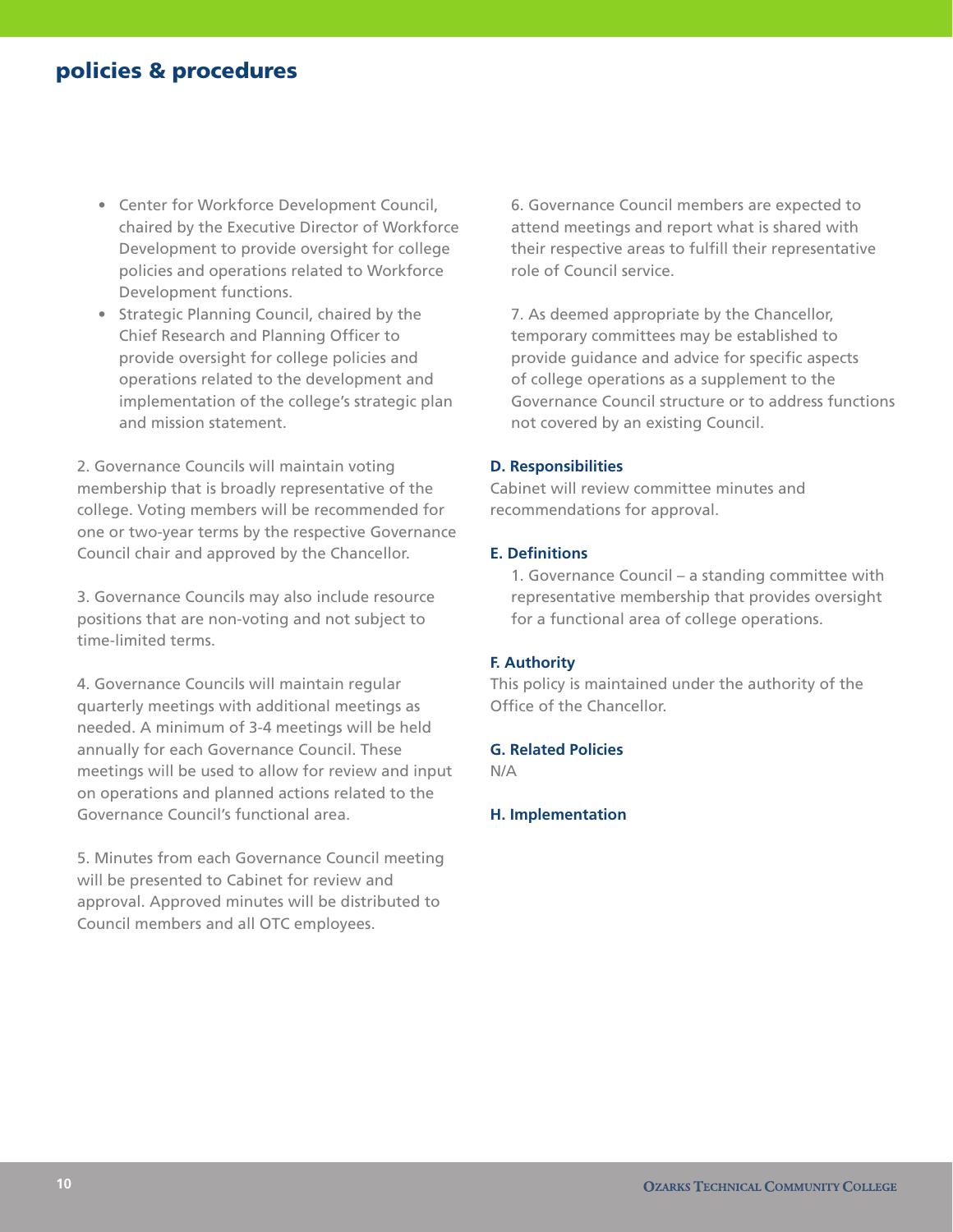# **Planning Calendar**

#### **August**

• Kickoff of Yearly Planning Process.

*The Office of Research, Strategic Planning and Grant Development creates Strategic Planning Progress Report for review of the past year's planning activities and accomplishments.*

• Strategic Planning Council reviews and updates the college's Mission, Vision and Core Values.

*Any recommendations for change are taken to the Chancellor's Cabinet for approval, followed by the Board of Trustees.*

• Strategic Planning Council reviews and updates the college's Strategic Initiatives and Goals for the institution.

*Any recommendations for change are taken to the Chancellor's Cabinet for approval, followed by the Board of Trustees.*

• Strategic Planning Council conducts institution-wide Strengths, Weaknesses, Opportunities and Threats (SWOT) analysis.

*The Office of Research, Strategic Planning and Grant Development provides Comprehensive Scan of the external environment to guide the SWOT analysis.*

• Emerging Issues Report is presented to aid Strategic Planning efforts.

*The Office of Research, Strategic Planning and Grant Development provides a report on current and emerging issues to the Council.*

• Annual Planning Divisional and Departmental meetings held to closeout prior year planning information and begin brainstorming for coming year's divisional and departmental planning goals.

#### Strategic Plan Implementation:

- Steering Committee and workgroup for each strategic initiative quarterly meeting
- Ongoing community and college engagement
- Quarterly progress report

Strategic Planning Council items for approval by Chancellor's Cabinet and/or Board of Trustees:

• Any updates or changes made to Mission, Vision and Core Values or Strategic Initiatives and Goals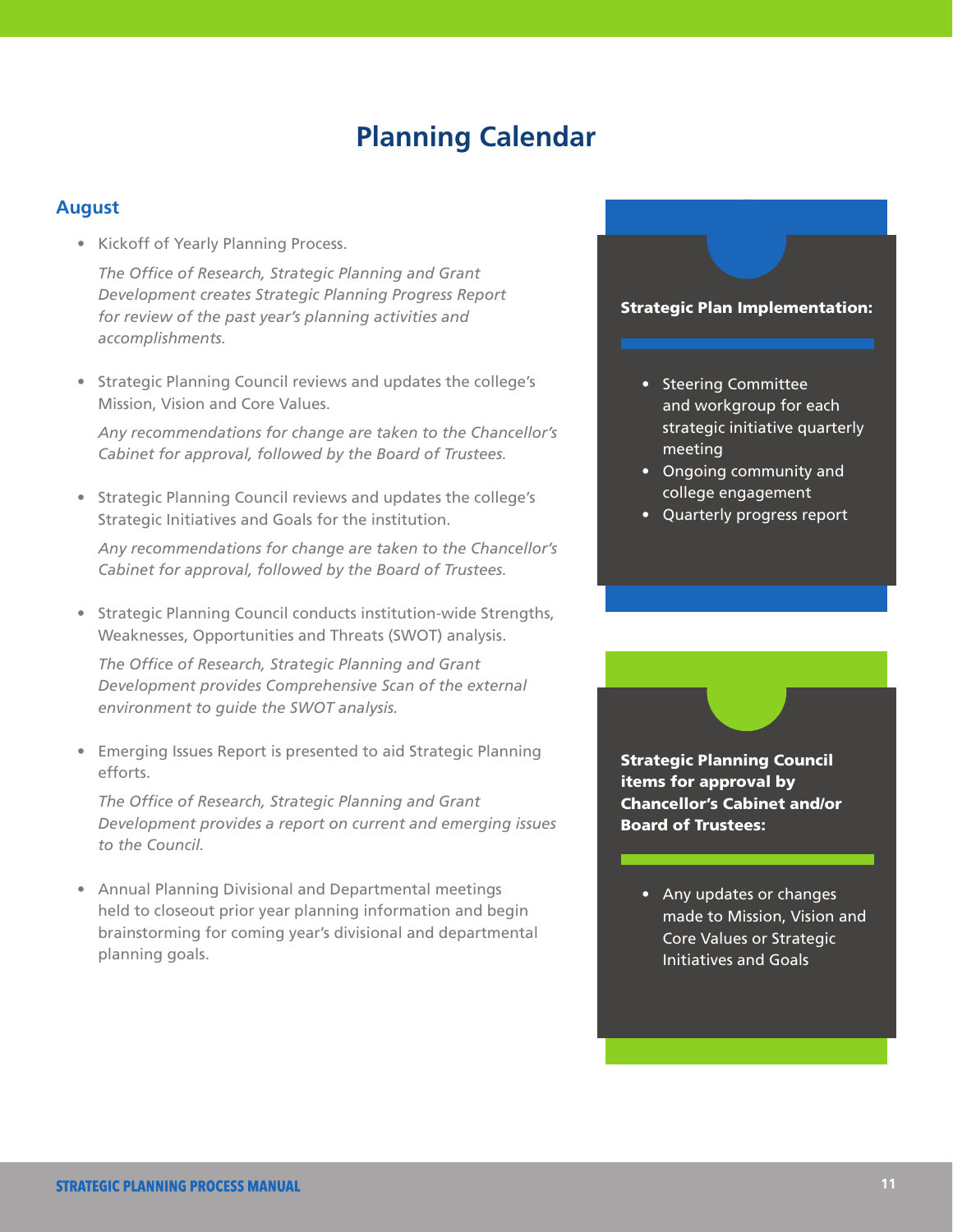#### **December**

• Strategic Planning Council reviews college capacity information and Facilities Master Plan updates.

*Council approves Facilities Master Plan for alignment with the Strategic Plan.*

• Strategic Planning Council reviews the Student Success: Institutional Learning Outcomes Report.

*The report is used to guide decision making by the Strategic Planning Council on items related to student learning and assessment.*

• Emerging Issues Report is presented to aid Strategic Planning efforts.

*The Office of Research, Strategic Planning and Grant Development provides a report on current and emerging issues to the Council.*

• Strategic Planning Council identifies the top institutional priorities for the coming year to guide the institution.

*Informational sessions will be held to disseminate the annual planning priorities of the institution.* 

• Results from the prior year's Departmental Annual Plans is reviewed and planning for coming year begins.

*Departments begin developing goals and objectives for annual plans for the coming year.*

#### Strategic Plan Implementation:

- Steering Committee and workgroup for each strategic initiative quarterly meeting
- Ongoing community and college engagement
- Quarterly progress report

Strategic Planning Council items for approval by Chancellor's Cabinet and/or Board of Trustees:

• Student Success: Institutional Learning Outcomes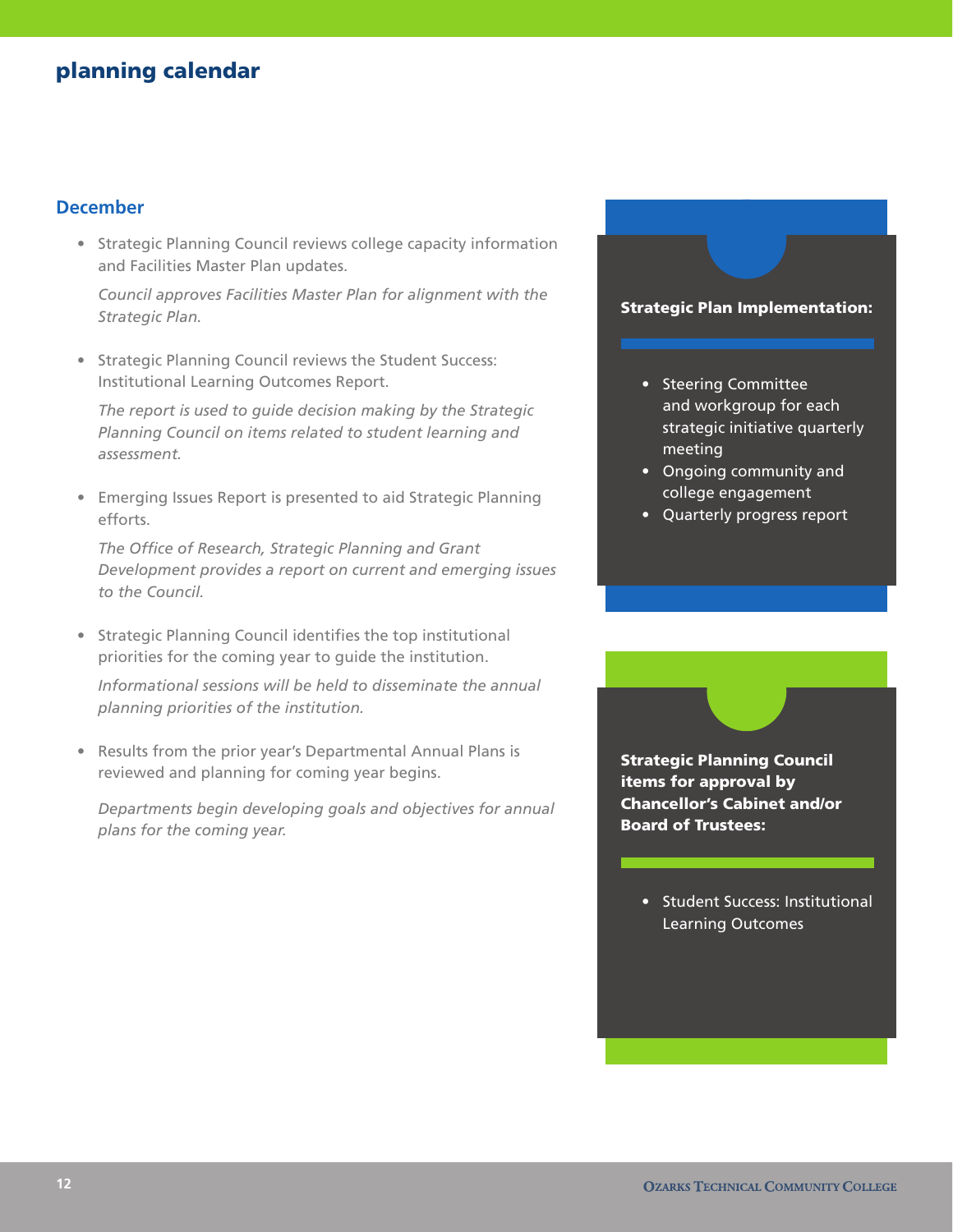#### **February**

- Collaborative review of Higher Learning Commission (HLC) Criteria, and other mandates, will occur to inform the planning process.
- Performance Funding Update is provided to support the college's strategic planning efforts.
- Strategic Planning Council reviews the Strategic Initiatives: Biannual Summary.

*Reports on all Strategic Initiatives are given to establish benchmarks and evaluate progress in each area.*

• Budget pre-planning begins for the college.

*Strategic Planning Council will begin to review budget requests linked to departmental annual plans.*

• Departmental planning data collection for Annual Planning Reports begins in SPOL.

*Departmental annual plans are due by April 15.* 

• Emerging Issues Report is presented to aid Strategic Planning efforts.

*The Office of Research, Strategic Planning and Grant Development provides a report on current and emerging issues to the Council.*

#### Strategic Plan Implementation:

- Steering Committee and workgroup for each strategic initiative quarterly meeting
- Ongoing community and college engagement
- Quarterly progress report

Strategic Planning Council items for approval by Chancellor's Cabinet and/or Board of Trustees:

• Strategic Initiatives: Biannual **Summary**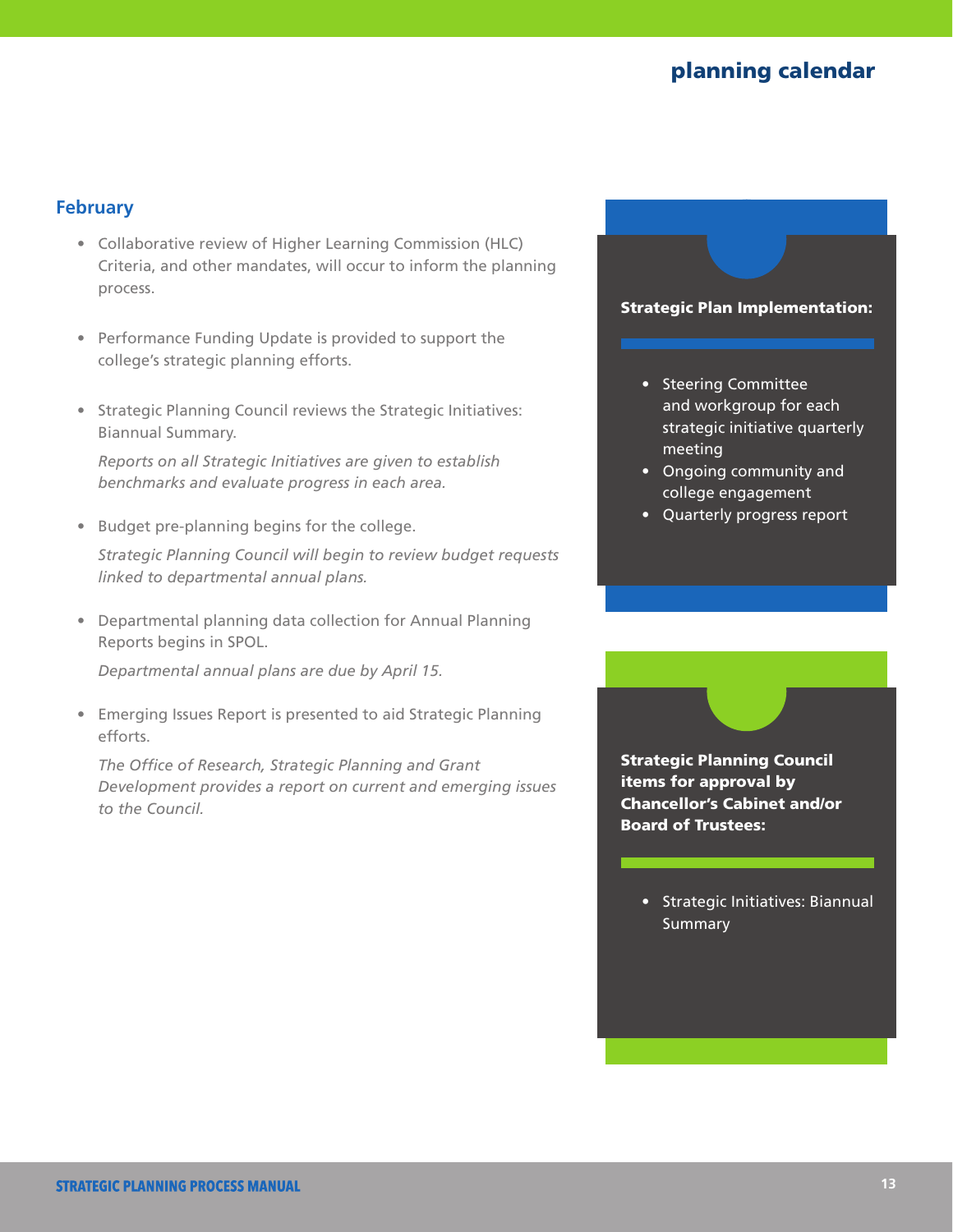#### **May**

- Assessment of the Strategic and Annual planning process *The Strategic Planning Council reviews and updates the planning processes.*
- Strategic Planning Council reviews the Employee Retention and Success Report.

*The report is used to guide decision making related to employee satisfaction and success.*

• Strategic Planning Council reviews completed Departmental Annual Planning Reports for the year.

*Departmental Plans are evaluated for quality and alignment with the college's Strategic Plan.* 

• Emerging Issues Report is presented to aid Strategic Planning efforts.

*The Office of Research, Strategic Planning and Grant Development provides a report on current and emerging issues to the Council.*

• Finalization of the Strategic Plan.

*The Strategic Planning Council will approve final changes to the document and make a recommendation to the Chancellor's Cabinet for approval by the Board of Trustees and adoption of the plan.*

#### Strategic Plan Implementation:

- Steering Committee and workgroup for each strategic initiative quarterly meeting
- Ongoing community and college engagement
- Quarterly progress report

Strategic Planning Council items for approval by Chancellor's Cabinet and/or Board of Trustees:

- Strategic Planning Process Manual
- Final Draft of the Strategic Plan approved by the Strategic Planning Council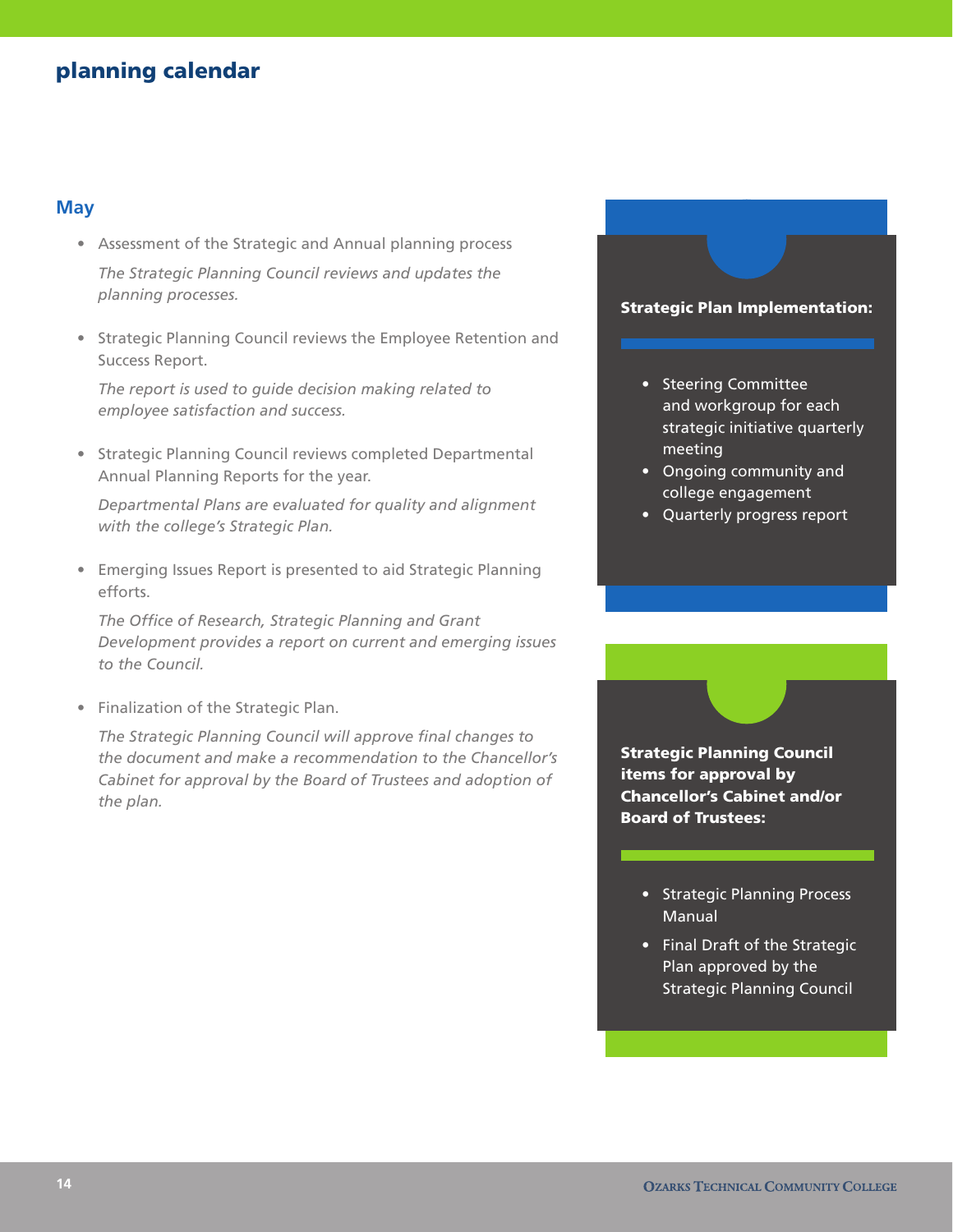